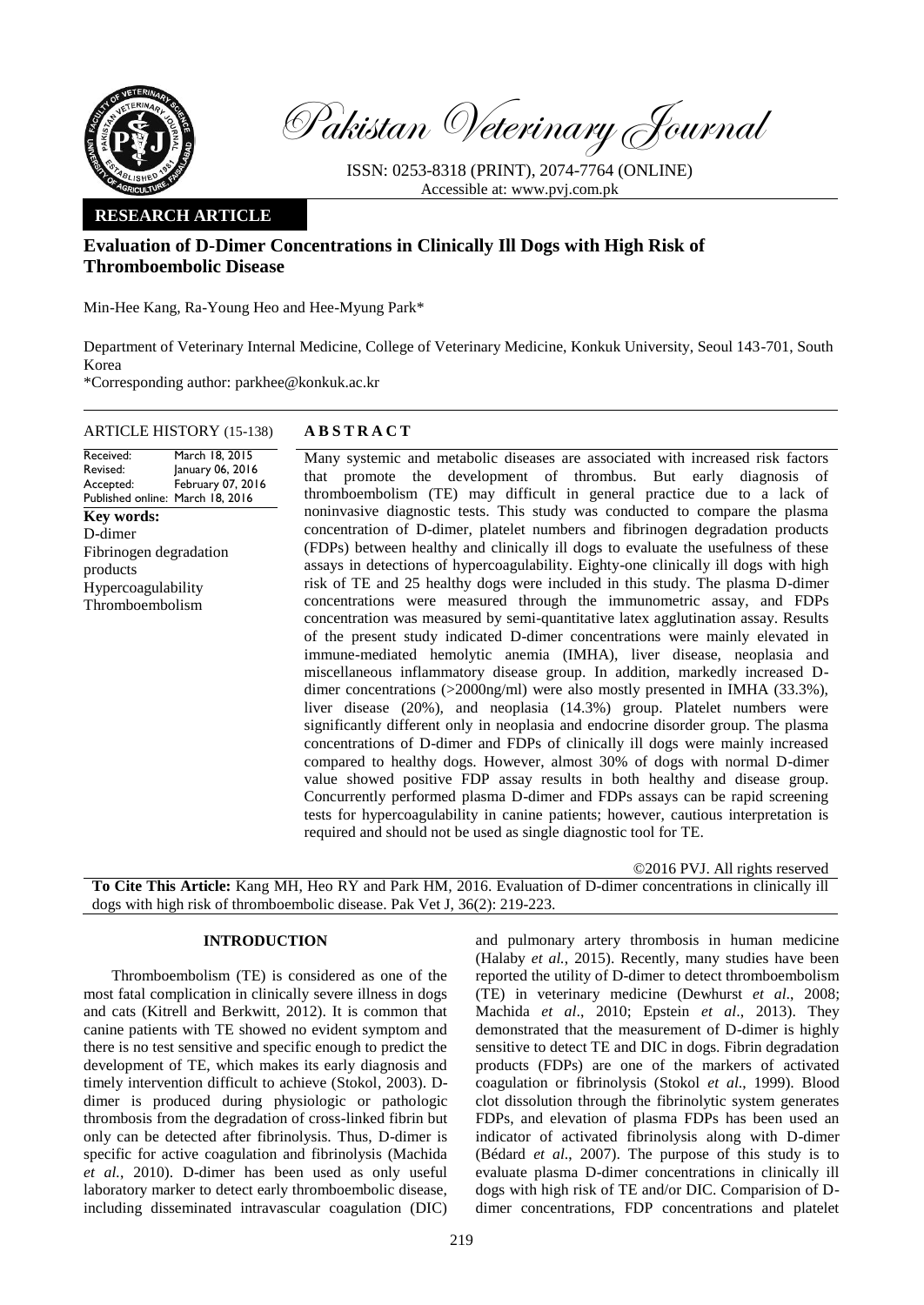numbers in clinically ill and healthy dogs and evaluated the usefulness of these tests in early diagnosis of hypercoagulability and TE.

### **MATERIALS AND METHODS**

**Study designs and Animals:** The medical records of dogs admitted to the Veterinary Medical Teaching Hospital of Konkuk University from February, 2006 to May, 2007 were searched for cases in which a D-dimer test had been performed. Clinically ill dogs with high risk factor for TE and/or DIC were included (disease group). The disease group was subdivided into the following groups; neoplasia, heart failure, endocrine disorders, immune-mediate hemolytic anemia (IMHA), liver disease, and miscellaneous. Dogs which were diagnosed as pneumonia, bronchopneumonia, pyometra and pancreatitis were included in the miscellaneous group. The dogs admitted for routine check up without systemic disease during the same period were included as control group (clinically healthy dogs).

**Plasma D-dimer assay:** 2ml of whole blood sample was collected from the jugular vein with vacutainers containing 3.2% sodium citrate. The citrated plasma samples were centrifuged 3000g for 15 minutes within 15minutes and immediately frozen (-20℃) for overnight. Concentrations of D-dimer were measured through the immunometric assay in commercial veterinary diagnostic laboratory (Neodin Veterinary Diagnosis Laboratories, Seoul, Korea) by use of an automated chemistry analyzer (NycoCard® Reader II, Norway). D-dimer molecules are trapped on a membrane carrying D-dimer specific monoclonal antibodies against human D-dimers then bind the gold-antibody conjugate. In the presence of D-dimer levels above 0.1mg/L in plasma, the membrane appears reddish with color intensity proportional to the D-dimer concentration. The color intensity is evaluated using NycoCard® Reader II. The D-dimer result is expressed in micrograms per milliliter of fibrinogen equivalents.

**Platelet numbers count:** Platelet counts were measured all dogs in control and disease group. 1ml of blood samples were collected from the jugular vein with EDTA-coated tubes. Platelet numbers were measured within 30 minutes by an automated counter (HEMA Vet 850, FUJI, Japan).

**Fibrinogen degradation products (FDPs) assay:** The FDPs assays were evaluated only 10 dogs of control group and 48 dogs of disease group. Blood samples were collected and prepared following the same method used in D-dimer assay. FDPs concentrations in plasma were measured by use semi-quantitative latex-agglutination assay in same commercial veterinary diagnostic laboratory. Plasma samples were diluted 1:2 and 1:8 and observed for agglutination. The FDPs concentration is expressed as negative (FDP concentration,  $\langle 5 \mu g/ml \rangle$  or positive (FDPs concentration, 5 to 20  $\mu$ g/ml or >20 µg/ml) follow previous report (Stokol *et al*., 1999).

**Statistical analysis:** Data was analyzed using commercial software, SPSS version 19.0 (SPSS, Inc., Chicago, IL, USA) and Excel 2010 (Microsoft, Redmond, WA, USA). The results are expressed as mean±SD. A Kruskal-Wallis

test was used to test the hypothesis of differing D-dimer concentrations, platelet numbers and FDP concentrations among groups. Post hoc analyses of significant Kruskal-Wallis tests using Mann–Whitney U tests were conducted. A value of P<0.05 was considered statistically significant.

#### **RESULTS**

One hundred six dogs were evaluated in this study, 25 healthy dogs (control group) and 81 clinically ill dogs (disease group). Mean age of the dogs in control group was 7.2 $\pm$ 4.1 years (range, 0.4 to 15 years), and 8.8 $\pm$ 3.8 years (range, 1 to 20 years) in disease group. Fourteen dogs were male in control group and 36 dogs were male in disease group. In total, 14 breeds were presented, of which the most common breeds were Shih Tzu (n=17), Maltese (n=17), Mixed dog  $(n=13)$ , and Yorkshire terrier  $(n=10)$  in disease group. In control group, Shih Tzu (n=7) was the most common breed, followed by Yorkshire terrier (n=4), Cocker spaniel (n=3), and Toy poodle (n=2) (Table 1).

The disease group was subdivided into 6 subgroups according primary diagnosis: neoplasia (34.6%), heart failure (27.2%), endocrine disorder (16%), IMHA (11.1%), liver disease (6.2%), and miscellaneous disease (4.9%) (Table 2). The plasma D-dimer concentration and platelet numbers for the control group and disease group were shown in Table 2. Forty-five dogs  $(n = 45, 55.6%)$  of disease group had higher D-dimer concentrations; however, only one dog of control group had higher Ddimer concentrations (600 ng/ml) than reference range (<500 ng/ml). One dog in IMHA disease had the highest plasma D-dimer concentrations (8000 ng/ml) of all patients in disease group. Markedly increased D-dimer concentrations (>2000 ng/ml) were mostly presented in IMHA (33.3%), liver disease (20%), and neoplasia (14.3%) group. On the other hand, over 50 percent of dogs in the heart failure and endocrine disorders showed normal plasma D-dimer concentrations (50% and 61.5%, respectively). The IMHA group dogs had the highest mean plasma D-dimer concentrations, followed by the liver disease, neoplasia, miscellaneous, heart failure, and endocrine disorders groups. The D-dimer concentrations (P=0.004) were significantly different among groups. Of the disease group, neoplasia (P=0.002), IMHA (P=0.001), liver disease (P=0.019) and miscellaneous (P=0.001) group had plasma D-dimer concentrations markedly different from those of the control group.

| <b>Table 1:</b> Characteristics of study population |  |
|-----------------------------------------------------|--|
|-----------------------------------------------------|--|

| r asic Trumateleristics or stady population. |                         |                      |  |  |  |  |  |  |
|----------------------------------------------|-------------------------|----------------------|--|--|--|--|--|--|
|                                              | Control group (n=25)    | Disease group (n=81) |  |  |  |  |  |  |
| Gender (male/female; n)                      | 14/1 I                  | 36/45                |  |  |  |  |  |  |
| Age (years)                                  | $7.2 \pm 4.1(0.4 - 15)$ | $8.8 \pm 3.8$ (1-20) |  |  |  |  |  |  |
| <b>Breeds</b>                                |                         |                      |  |  |  |  |  |  |
| Shih Tzu                                     |                         | 17                   |  |  |  |  |  |  |
| Maltese                                      |                         | 17                   |  |  |  |  |  |  |
| Mixed dog                                    |                         | 13                   |  |  |  |  |  |  |
| Yorkshire terrier                            |                         | 10                   |  |  |  |  |  |  |
| Cocker spaniel                               | 3                       | 5                    |  |  |  |  |  |  |
| Schnauzer                                    |                         | 5                    |  |  |  |  |  |  |
| Pomeranian                                   |                         | 4                    |  |  |  |  |  |  |
| Toy poodle                                   |                         |                      |  |  |  |  |  |  |
| Other breeds                                 | Alaskan Malmute (1),    | Bichon Frise (1),    |  |  |  |  |  |  |
|                                              | Bichon frise (1),       | Jindo (1), Pekingese |  |  |  |  |  |  |
|                                              | West highland white     | (2),                 |  |  |  |  |  |  |
|                                              | terrier (1),            | Rottweiler (1),      |  |  |  |  |  |  |
|                                              | Unknown breed (2)       | Unknown breed (2)    |  |  |  |  |  |  |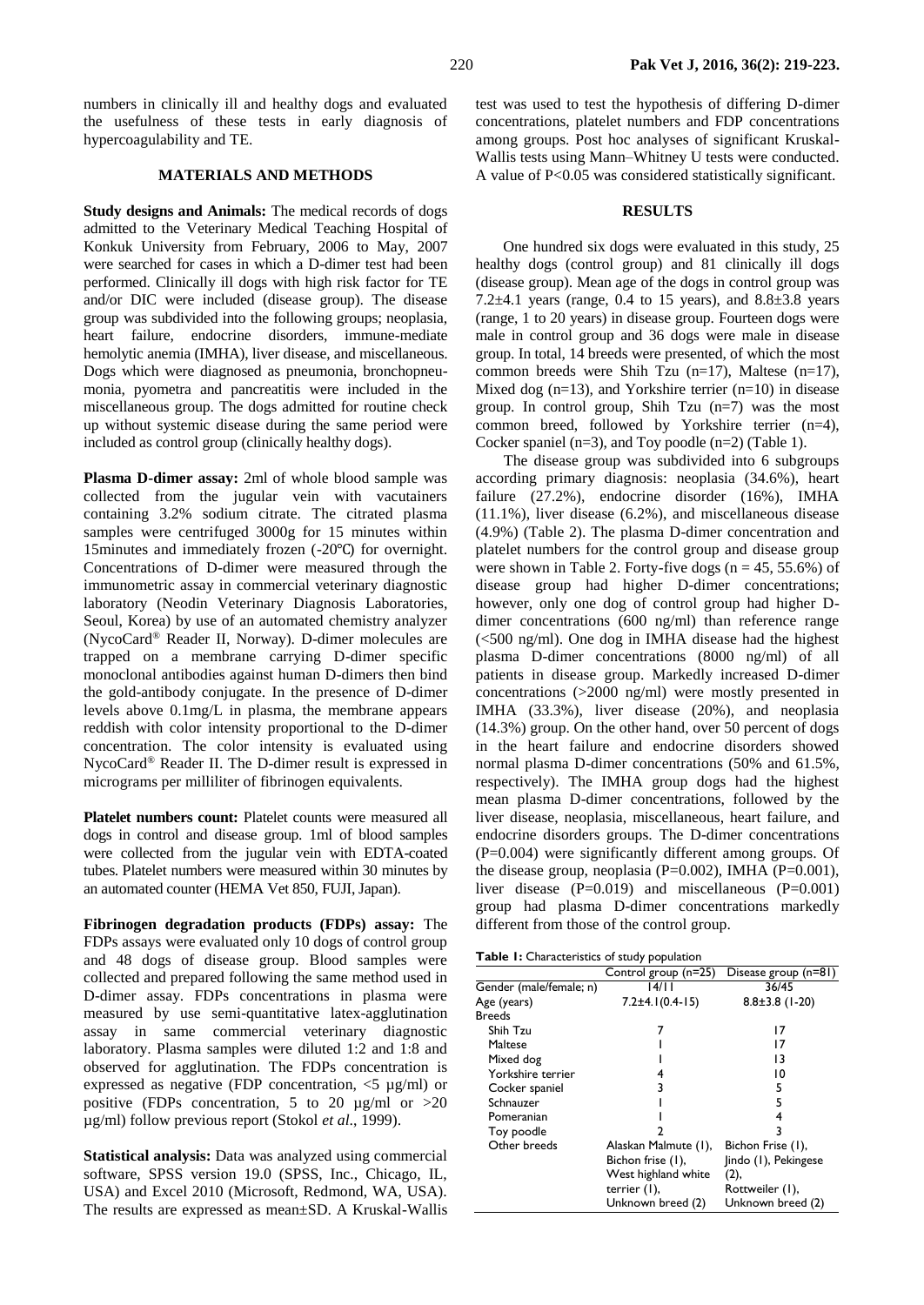| Control<br>Neoplasia<br>Heart failure<br><b>IMHA</b><br>Liver disease<br>Miscellaneous<br>Endocrine<br>Variable<br>group<br>$(n=22)$<br>$(n=28)$<br>disorders<br>$(n=9)$<br>$(n=5)$<br>$(n=4)$<br>$(n=25)$<br>$(n=13)$<br><b>HAC</b> (13)<br>IMHA(9)<br>Mitral valve<br>Lymphoma (7)<br>Chronic hepatitis Pneumonia (1)<br>insufficiency (18)<br>Bronchopneum-<br>Mammary gland<br>(3)<br>Tricuspid valve<br>Cholangiohepati-<br>tumor $(5)$<br>onia (1)<br>Hemangiosarcoma (2)<br>insufficiency (1)<br>tis $(1)$<br>Pyometra (1)<br>Cholelithiasis (1)<br>Patent ductus<br>Hepatic tumor (2)<br>Pancreatitis (1)<br>Nasal carcinoma (2)<br>arteriosus (1)<br>Adrenal tumor (2)<br>Hypertrophic<br>Fibrosarcoma (2)<br>cardiomyopathy (1)<br>Ovarian tumor (1)<br><b>Dilated</b><br>Osteosarcoma (1)<br>cardiomyopathy (1)<br><b>Transitional cell</b><br>carcinoma (1)<br>Squamous cell<br>carcinoma (1)<br>Lung tumor (I)<br>Meningioma (1) |            |
|-----------------------------------------------------------------------------------------------------------------------------------------------------------------------------------------------------------------------------------------------------------------------------------------------------------------------------------------------------------------------------------------------------------------------------------------------------------------------------------------------------------------------------------------------------------------------------------------------------------------------------------------------------------------------------------------------------------------------------------------------------------------------------------------------------------------------------------------------------------------------------------------------------------------------------------------------|------------|
|                                                                                                                                                                                                                                                                                                                                                                                                                                                                                                                                                                                                                                                                                                                                                                                                                                                                                                                                               | P<br>value |
|                                                                                                                                                                                                                                                                                                                                                                                                                                                                                                                                                                                                                                                                                                                                                                                                                                                                                                                                               |            |
| D-dimer<br>n<br>n<br>n<br>n<br>n<br>n<br>n<br>(ng/ml)                                                                                                                                                                                                                                                                                                                                                                                                                                                                                                                                                                                                                                                                                                                                                                                                                                                                                         |            |
| 12<br>$<$ 500<br>24<br>8<br>3<br>Н<br>2                                                                                                                                                                                                                                                                                                                                                                                                                                                                                                                                                                                                                                                                                                                                                                                                                                                                                                       |            |
| $\overline{2}$<br>2<br>500-1000                                                                                                                                                                                                                                                                                                                                                                                                                                                                                                                                                                                                                                                                                                                                                                                                                                                                                                               |            |
| 1000-2000<br>2<br>6                                                                                                                                                                                                                                                                                                                                                                                                                                                                                                                                                                                                                                                                                                                                                                                                                                                                                                                           |            |
| >2000<br>2                                                                                                                                                                                                                                                                                                                                                                                                                                                                                                                                                                                                                                                                                                                                                                                                                                                                                                                                    |            |
| 772.7±873.0<br>800.0**±141.4<br>244.0±158.3<br>$1060.7* \pm 1256.2$<br>592.3±672.6<br>1988.9**±2587.2<br>$1640.0*+2111.4$<br>Median<br>$(600-900)$<br>$(100-600)$<br>$(100-3500)$<br>$(100-3400)$<br>$(100-2200)$<br>$(200-8000)$<br>$(200 - 5300)$<br>(Range)                                                                                                                                                                                                                                                                                                                                                                                                                                                                                                                                                                                                                                                                                | 0.004      |
| Platelet numbers $(x \ 10^3 \text{ platelets } / \mu L)$                                                                                                                                                                                                                                                                                                                                                                                                                                                                                                                                                                                                                                                                                                                                                                                                                                                                                      |            |
| $402.3 \pm 155.5$<br>509.5*±141.6<br>439.6±157.9<br>519.4*±182.0<br>498.1±242.0<br>286.0±61.8<br>389.3±173.5<br>Median<br>$(210-799)$<br>$(259-799)$<br>(175-752)<br>$(282 - 877)$<br>$(199-782)$<br>$(211-542)$<br>$(224-362)$<br>(Range)<br>HAC, hyperadrenocorticism; IMHA, immune-mediated hemolytic anemia; N=number; *P<0.05 vs control group; **P<0.001 vs control group.                                                                                                                                                                                                                                                                                                                                                                                                                                                                                                                                                              | 0.038      |

**Table 2:** Plasma D-dimer concentrations and platelet numbers in healthy dogs and dogs with various diseases

**Table 3:** The relation between plasma D-dimer and FDPs concentration in healthy dogs and dogs with various diseases

|                           |                           | - 00-<br>D-dimer $<$ 500ng/ml       |                                       | D-dimer>500ng/ml           |                                       |
|---------------------------|---------------------------|-------------------------------------|---------------------------------------|----------------------------|---------------------------------------|
| Group                     |                           | Negative FDPs<br>$(5 \text{ug/ml})$ | <b>Positive FDPs</b><br>$(>10$ ug/ml) | Negative FDPs<br>(<5ug/ml) | <b>Positive FDPs</b><br>$(>10$ ug/ml) |
| Control group<br>$(n=10)$ |                           |                                     |                                       |                            |                                       |
| Disease group (n=48)      | Neoplasia (n=17)          |                                     |                                       |                            |                                       |
|                           | Heart failure $(n=13)$    |                                     |                                       |                            |                                       |
|                           | Endocrine disorders (n=8) |                                     |                                       |                            |                                       |
|                           | IMHA $(n=5)$              |                                     |                                       |                            |                                       |
|                           | Liver disease (n=2)       |                                     |                                       |                            |                                       |
|                           | Miscellaneous (n=3)       |                                     |                                       |                            |                                       |

Platelet counts were measured in all patients in control and disease group, and the results were shown in Table 2. Thrombocytosis (>500-600 x  $10^3$  platelets / $\mu$ L) was detected in 12% of control group dogs and 44.4% of disease group dogs. Of the disease group, 50% of neoplasia and miscellaneous disease group, 46.7% of endocrine disorder, 44.5% of IMHA, and 40.9% of heart failure dogs showed thrombocytosis. On the other hand, thrombocytopenia (<200 x 10<sup>3</sup> platelets/μL) was detected 2.5% of disease group dogs. Eleven percent of IMHA group and 4.5% of heart failure group dogs showed thrombocytopenia respectively. Overall, 47% of the disease group dogs had abnormal platelet numbers. Among them, only neoplasia and endocrine disorders groups had significantly different platelet numbers than those of the control group  $(P=0.013$  and  $P=0.039$ , respectively).

Among the study population, 58 dogs (10 dogs of control group and 48 dogs of disease group) had evaluated for the plasma FDPs concentration. The comparison between D-dimer and FDPs concentrations in 10 of 25 normal group and 48 of 81 disease group was described in Table 3. Three dogs of the control group (30%) had positive FDPs assay results (10 µg/ml), with normal D-

dimer concentrations. Of the disease group, 23 of 26 dogs (88.5%) which had plasma D-dimer concentrations more than 500 ng/mL, showed positive result in FDPs assay. On the other hand, 7 of 22 dogs (31.8%) had positive FDPs assay results despite normal plasma D-dimer concentration. Over all, the FDPs concentrations among groups were not significantly different (P=0.378).

#### **DISCUSSION**

The D-dimer assay has been used as the first-line test in patient suspected of having thromboembolic disease including DIC and deep vein or pulmonary artery thrombosis in human (Halaby *et al*., 2015). Similarly, the increase of plasma D-dimer concentrations was reported after surgery, sepsis, IMHA, cancer, congestive heart failure, renal failure, and liver disease in veterinary medicine (Scott-Moncrieff *et al*., 2001; Zoia *et al*., 2012; Epstein *et al*., 2013).

Latex bead agglutination and immunoturbidimetry have been used as detection methods for D-dimer in dogs (Stokol *et al*., 1999; Boutet *et al*., 2009). In the present study, immunoturbidimetric assays were used to detect plasma D-dimer, which use antibody-coated beads that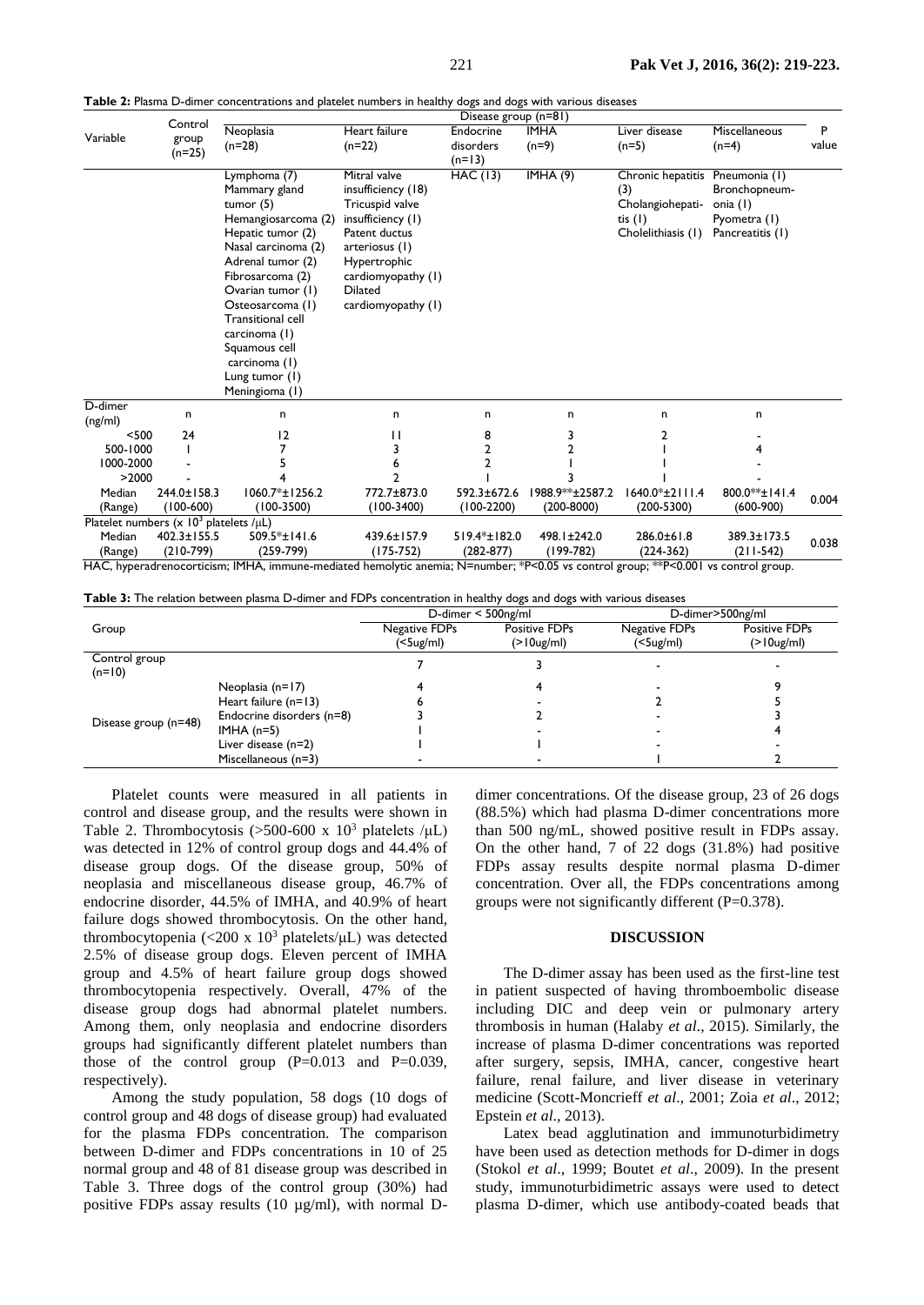react with D-dimer in plasma samples. These antibodies detect D-dimer and do not cross-react with degradation products produced from lysis of fibrinogen (Kroneman *et al*., 1990). The specificity and sensitivity of each methods were variable depend on the characteristics of study population and cut-off concentration of each study. However, measurement of D-dimer concentration using both methods seems to be accurate and reliable (Dewhurst *et al*., 2008; Boutet *et al*., 2009).

This study focused on the distribution of plasma Ddimer concentrations in clinically ill dogs with high risk of TE and the comparison with clinically healthy patients. In this study, 81 clinically ill dogs were selected by high risk of thrombosis based on the previous studies (Dewhurst *et al*., 2008; Kitrell and Berkwitt, 2012), and subdivided according to the primary diagnosis. The neoplasia group accounted for 34.6% of the disease group, followed by heart failure group. Results of the present study indicated D-dimer concentrations were mainly elevated in IMHA, liver disease, neoplasia and miscellaneous inflammatory disease group and the concentrations were significantly different from those of the control group. In addition, markedly increased Ddimer concentrations (>2000 ng/ml) were mostly presented in IMHA (33.3%), liver disease (20%), and neoplasia (14.3%) group. Furthermore, one dog with IMHA had the highest plasma D-dimer concentrations (8000 ng/ml) of all dogs in disease group. Similarly, a previous report demonstrated that 60% of canine TE cases had underlying neoplasia or protein-losing nephropathy, and plasma D-dimer concentrations were significantly different in dogs with TE and liver disease (Nelson and Andreasen, 2003). Other study demonstrated that Plasma D-dimer concentrations were increased in 80% of IMHA patients; moreover, 50% of the patients had plasma Ddimer value greater than 1000 ng/ml (Scott-Moncrieff *et al*., 2001). In cancer patients, the capability of tumor cells and their procoagulant products to interact with platelets, clotting and fibrinolytic proteins contributes to the development of TE (Lee, 2006). Previous studies demonstrated that high D-dimer value could have positive predict values of TE (Scott-Moncrieff *et al*., 2001; Nelson and Andreasen, 2003). However, many other situations, such as infection, inflammation, surgery, trauma, and bleeding can cause higher concentrations of D-dimer (Nelson and Andreasen, 2003; Dewhurst *et al*., 2008).

In the present study, one dog of normal group had higher D-dimer concentrations (600 ng/ml) than reference range (< 500 ng/ml). Otherwise, 37.5% of disease group had D-dimer concentrations within reference range. Similarly, previous study demonstrated that a few healthy dogs can have slightly higher D-dimer concentrations than reference range, whereas some dogs with DIC may have D-dimer concentrations within normal range (Stokol *et al*., 1999). Although high D-dimer value alone was not enough for positive prediction of TE, our data demonstrated the situations occurring of high D-dimer values in the clinically ill patients.

Abnormal platelet numbers could be linked to thrombotic or bleeding complications in various disease conditions and one report demonstrated abnormal platelet numbers in 65% of the TE dogs (Nelson and Andreasen, 2003). In this study, abnormalities in platelet numbers

(mostly thrombocytosis) were detected 47% of disease group and 12% of control group dogs. Like other studies (Nelson and Andreasen, 2003; Neel *et al*., 2012), thrombocytosis was occurred most frequently in neoplastic disease group. However, the direct association of thrombocytosis and TE is still not well defined (Rinder *et al*., 1998).

In this study, almost 30% of normal D-dimer concentrated dogs showed positive FDPs assay results in both healthy and disease group. Although the result of FDPs assay was not always concordant to the elevation of plasma D-dimer concentration, the rise of FDPs concentration was detected substantially in disease group. The sensitivity and specificity of D-dimer assays and FDPs assay in detecting thrombosis in dogs were assessed in several previous studies and they suggested that plasma D-dimer may be more sensitive than FDPs (Griffin *et al*., 2003). Similarly, another report demonstrated that plasma D-dimer concentrations were increased in 13 dogs with TE, without a concurrent increase in FDPs (Nelson and Andreasen, 2003). Thus, those tests require careful interpretation for the diagnosis of TE. Further prospective studies for the confirmatory association of TE with higher D-dimer value should be conducted with complete assay of procoagulant, anticoagulant and fibrinolytic pathway proteins in future to evaluate its validity in various conditions.

**Conclusions:** In conclusion, although the direct occurrence of TE was not evaluated in this study, our data demonstrated that D-dimer concentrations were mainly elevated in clinically ill dogs with high risk of TE, such as IMHA, liver disease, and neoplasia. The measurement of D-dimer concentration would be simple and rapid screening test for clinically suspected TE patients and this would be more informative than the simple decision of the presence or absence of TE.

**Acknowledgments:** This paper was supported by Konkuk University in 2015.

**Authors' contributions:** HRY and PHM designed the study and directed its implementation. HRY executed the experiment and KMH conducted data analysis. The manuscript was prepared by KMH under the supervision of PHM. All authors interpreted the data, critically revised the manuscript and approved the final manuscript.

#### **REFERENCES**

- Bédard C, Lanevschi-Pietersma A and Dunn M, 2007. Evaluation of coagulation markers in the plasma of healthy cats and cats with asymptomatic hypertrophic cardiomyopathy. Vet Clin Pathol, 36: 167-172.
- Boutet P, Heath F, Archer J and Villiers E, 2009. Comparison of quantitative immunoturbidimetric and semiquantitative latexagglutination assays for D-dimer measurement in canine plasma. Vet Clin Pathol, 38: 78-82.
- Dewhurst E, Cue S, Crawford E and Papasouliotis K, 2008. A retrospective study of canine D-dimer concentrations measured using an immunometric "Point-of-Care" test. J Small Anim Pract, 49: 344-348.
- Epstein SE, Hopper K, Mellema MS and Johnson LR, 2013. Diagnostic utility of D-dimer concentrations in dogs with pulmonary embolism. J Vet Intern Med, 27: 1646-1649.
- Griffin A, Callan MB, Shofer FS and Giger U, 2003. Evaluation of a canine D-dimer point-of-care test kit for use in samples obtained